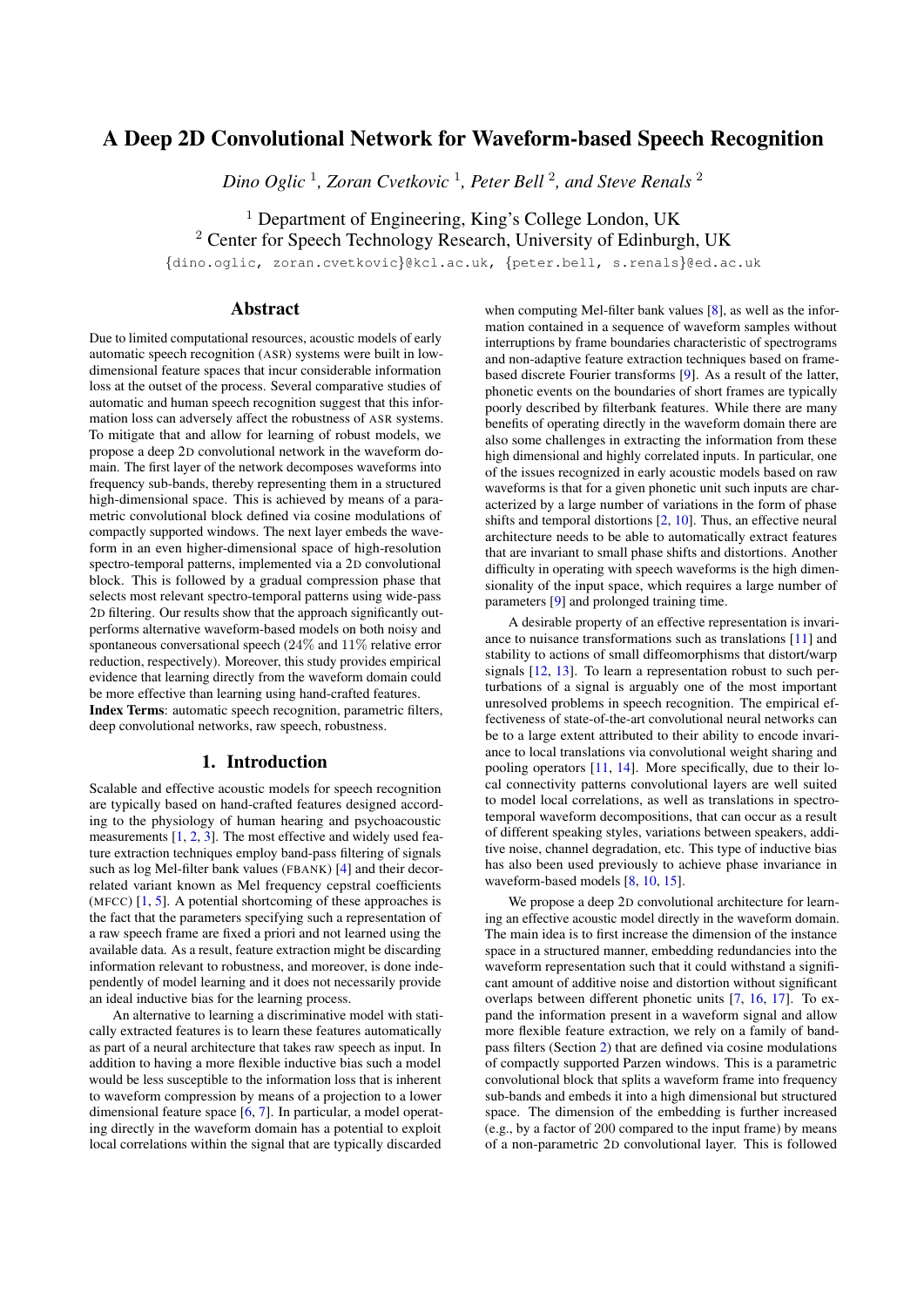<span id="page-1-1"></span>

Figure 1: *The figure describes the architectures for* PARZNETS *with* 1D *and* 2D *convolutional operators. This is supplemented with an illustration of Parzen convolutional block (the leftmost panel) that decomposes a raw speech frame into frequency sub-bands.*

by a gradual compression phase that extracts a low-resolution spectro-temporal decomposition by means of standard wide-pass 2D convolutional filtering. In our empirical analysis (Section [3\)](#page-2-0), we show that the network consistently outperforms feedforward models based on non-adaptive feature extraction techniques, as well as state-of-the-art models based on raw speech. This is done on speech recognition benchmark datasets having different properties. In particular, the network: *i*) does not overfit and outperforms all the feedforward architectures on a small TIMIT dataset, *ii*) learns a noise robust representation on AURORA4 and outperforms state-of-the-art very deep convolutional networks for statically extracted features [\[18,](#page-4-17) [19\]](#page-4-18), *iii*) outperforms recently proposed architectures for raw speech [\[20,](#page-4-19) [21\]](#page-4-20) and performs on par with a state-of-the-art FBANK/MFCC based TDNN [\[2\]](#page-4-1) model on AMI (conversational speech, without i-vectors and data augmentation). Thus, the empirical contributions provide the first comprehensive evidence for the effectiveness of learning artificial neural networks directly from waveform, as opposed to building them on top of statically extracted features.

## 2. Parznets

<span id="page-1-0"></span>In speech recognition, band-pass filtering of signals is traditionally performed by weighted averaging of power spectra [\[5,](#page-4-4) [13\]](#page-4-12), computed over segments of fixed duration. Alternatively, the signal can be convolved by a filter directly in the time-domain. Motivated by this, we design the first layer in our architecture to emulate this operation via a parametric time-domain convolutional operator. To that end, we consider a family of differentiable band-pass filters based on cosine modulations of compactly supported Parzen windows [\[22\]](#page-4-21). In particular, our empirical analysis employs squared Epanechnikov window function [\[23\]](#page-4-22)

$$
k_{\gamma}(t) = \begin{cases} (1 - \gamma t^2)^2 & |t| \le 1/\sqrt{\gamma} \\ 0 & \text{otherwise} \end{cases}
$$

where  $\gamma$  is a parameter controlling the window width. To allow for flexible placement of the center/modulation frequency, we rely on cosine modulation. Thus, Parzen filters are defined with only two differentiable parameters,  $\eta$  controlling the modulation frequency and  $\gamma$  controlling the filter bandwidth, i.e.,

$$
\phi_{\eta,\gamma}(t) = \cos(2\pi\eta t) \cdot k_{\gamma}(t) . \tag{1}
$$

As the filters are real-valued, the corresponding convolutions are simpler to implement compared to their complex-valued counterparts with exponentially modulated windows [\[24\]](#page-4-23). As illustrated in Figure [1](#page-1-1) (the leftmost panel), for each filter configuration  $\{(\eta_i, \gamma_i)\}_{i=1}^B$ , we use Eq. [\(1\)](#page-1-2) to generate a one dimensional filter with maximum length given by the number of samples in 25 ms of speech; filters with shorter support are symmetrically padded with zeros. In comparison to wavelet filters [\[25\]](#page-4-24), the Parzen convolutional block offers additional flexibility by allowing independent control over bandwidth and modulation frequency. The outputs of parametric convolutions are concatenated into a spectro-temporal decomposition of a signal and then passed to a max pooling operator, followed by layer normalization [\[26\]](#page-4-25).

The motivation behind the Parzen block is to embed the signal into a structured high dimensional space where, we hypothesize, phonetic units will be easier to separate. Moreover, by increasing the dimension of the space further via a 2D non-parametric convolutional layer (Figure [1,](#page-1-1) PARZNETS 2D, CONV<sup>\*</sup>) we aim to embed redundancies into the representation such that it could withstand signal corruption, while still keeping separability between phonetic units. At the output of such a CONV<sup>∗</sup> block the dimension of the embedding is increased by a factor of 200 compared to the input frame size. The outputs of that non-parametric embedding block are then passed to a sequence of double convolutional blocks that perform further band-pass filtering and compression of the signal by different max pooling operators. The convolutional blocks generate a set of *automatically extracted features*, which are then passed to a multi-layer perceptron with 4 hidden layers. We rely on the RELU non-linearity throughout the network as it has recently been established that such networks can be made robust under  $\ell_p$  perturbations [\[27\]](#page-4-26).

<span id="page-1-2"></span>The main challenge for a neural architecture with 2D convolutions (Figure [1,](#page-1-1) PARZNETS 2D) that takes high dimensional input, is to design an effective compression operator. The dimensions of the time and frequency axes of the sub-band decomposition differ significantly and one cannot take identical compression factors across them. The rationale behind the initial convolutional filter size over time comes from dynamic DELTA and DELTA-DELTA features [\[28\]](#page-4-27), typically combined with FBANK and MFCC coefficients, that are essentially realized by applying 5-tap wide convolutional operators. We initially adhere to that filter configuration over the time-domain and employ the 11-tap wide filter over frequency bands in the first 2D convolutional layer, i.e., filter size  $11 \times 5$ . Following this, we switch to a compression regime using the double convolution block with  $5 \times 5$  filters (Figure [1,](#page-1-1) CONV-CONV), combined with max pooling compression  $1 \times 3$ , that retains all frequency components. At this stage the number of frequency bands and time samples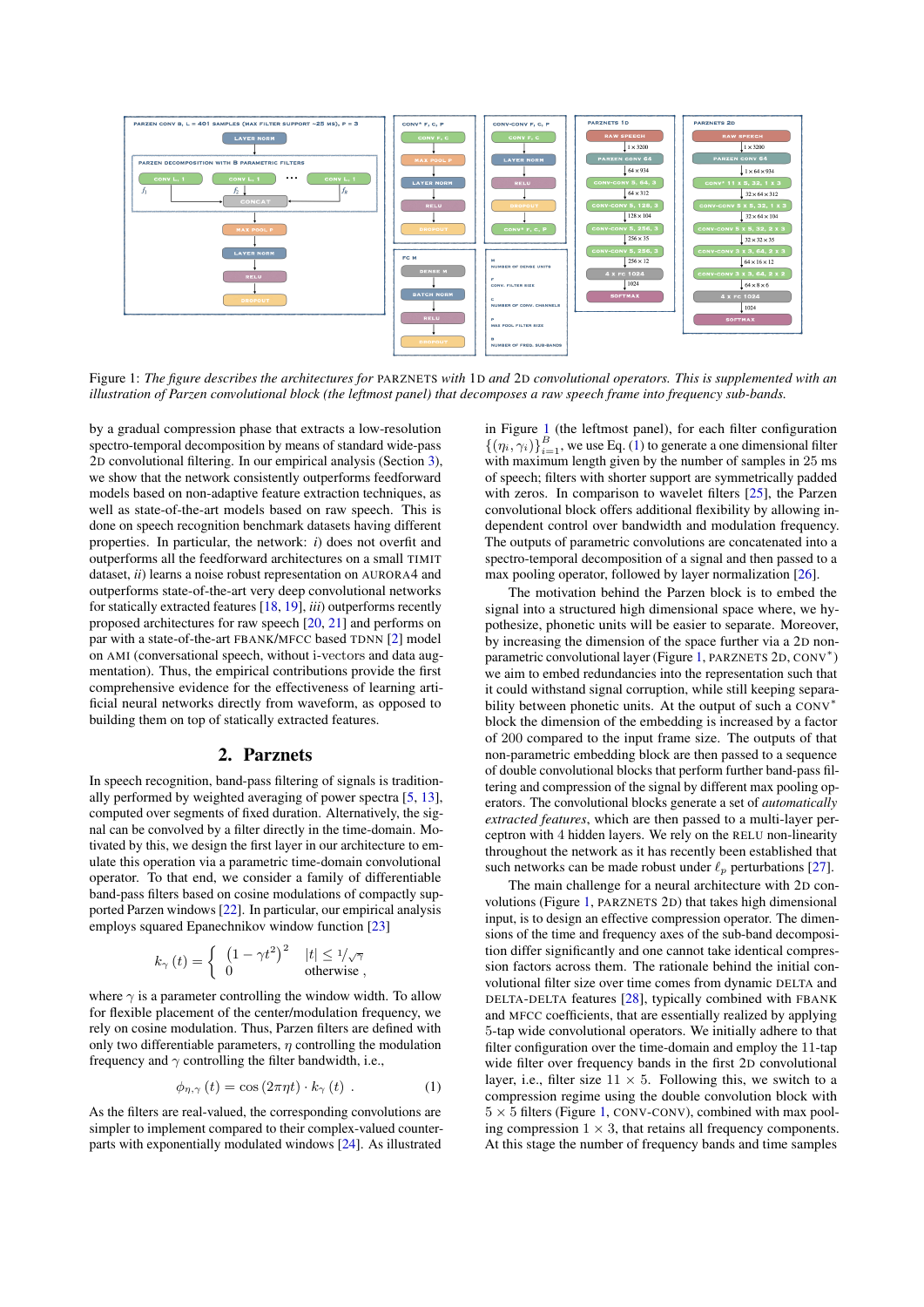are approximately of the same scale and we combine another block of double convolutions with max pooling compression operator of size  $2 \times 3$ , starting to compress over the frequency domain, too. The resulting spectro-temporal decomposition is of low resolution and we can employ convolutions with filter size  $3 \times 3$ , known for performing well in computer vision and speech recognition at such resolutions [\[18\]](#page-4-17). After the first such double convolution block we compress with a factor of  $2 \times 3$ and then finally after another such block with a factor of  $2 \times 2$ . The resulting *automatically extracted features* are then passed to a multi-layer perceptron with 4 hidden layers.

In addition to evaluating PARZNETS 2D neural architecture relative to state-of-the-art baselines for waveform-based speech recognition, we also consider its merits relative to a convolutional architecture based on 1D convolutions (Figure [1,](#page-1-1) PARZNETS 1D).

## 3. Experiments

<span id="page-2-0"></span>We evaluate PARZNETS on three different benchmark datasets: TIMIT [\[29\]](#page-4-28), AURORA4 [\[30\]](#page-4-29), and AMI [\[31\]](#page-4-30). The goal of the first experiment on TIMIT is to demonstrate that architectures based on raw speech, such as PARZNETS do not require large training datasets to outperform models based on non-adaptive features. In the second experiment on AURORA4, we aim to show that PARZNETS can learn a noise robust representation of waveform signals. In the third experiment on AMI, we demonstrate that PARZNETS generalize to learning from conversational speech and outperform state-of-the-art raw waveform based approaches.

In all of our experiments, we train a context dependent model based on frame labels (i.e., HMM state ids) generated using a triphone model from Kaldi [\[32\]](#page-4-31) with 25 ms frames and 10 ms stride between the successive frames. The data splits (training/development/evaluation) are identical to the ones from the corresponding Kaldi recipes. In the preprocessing step, we assign the Kaldi frame label to a 200 ms long segment of raw speech centered at the original Kaldi frame. The Parzen convolution block is initialized by taking the modulation frequencies to be equidistant in mel-scale. The bands of filters are initialized as in FBANK features. For convolutional and dense blocks in our network, we employ the Xavier initialization scheme [\[33\]](#page-4-32) with magnitude 0.005. While the convolutional blocks are initialized with the factor type *in*, the dense blocks use the *avg* type. The feature extraction layers (i.e., Parzen and convolutional parameters) are updated using the RMSPROP optimizer with initial learning rate set to 0.0008. The multi-layer perceptron blocks are updated using stochastic gradient descent with initial learning rate set to 0.08. A similar combination of optimizers (all network parameters are optimized jointly) was used in [\[21\]](#page-4-20). After the relative validation error falls below 0.1%, we decrease the learning rates by a factor of 2. We use the minibatch size of 512 samples and terminate the training process after 25 epochs.

#### 3.1. TIMIT

To be consistent with our baselines (neural architectures for raw speech) on TIMIT, we generate frame labels (1 912 HMM state ids) using the DNN triphone model and decoding configuration from [\[21\]](#page-4-20). Table [1](#page-2-1) summarizes our results relative to state-of-the-art feedforward architectures on this relatively small dataset. A comparison to previously reported results for raw speech baselines shows that our PARZNETS 2D architecture with two dimensional convolutions performs the best on average and appears not to overfit on this small dataset, despite being a rather deep architecture. Moreover, this is the first neural architec-

<span id="page-2-1"></span>

| <b>ARCHITECTURE</b>             | <b>AVG</b> | <b>MIN</b> |  |  |  |  |  |
|---------------------------------|------------|------------|--|--|--|--|--|
| A. RAW SPEECH                   |            |            |  |  |  |  |  |
| PARZNETS 1D                     | 17.2       | 17.1       |  |  |  |  |  |
| PARZNETS 2D                     | 16.6       | 16.3       |  |  |  |  |  |
| <b>SINCNET</b> [21, 34]         | 17.5       | 17.2       |  |  |  |  |  |
| SINC <sup>2</sup> NET [35]      |            | 16.9       |  |  |  |  |  |
| RAW SPEECH CNN [34]             | 18.3       | 18.1       |  |  |  |  |  |
| $END-TO-END CNN [24]$           |            | 18.0       |  |  |  |  |  |
| <b>B. STANDARD FEATURES</b>     |            |            |  |  |  |  |  |
| MFCC-MLP                        | 18.1       | 17.8       |  |  |  |  |  |
| FMLLR-MLP                       | 16.9       | 16.7       |  |  |  |  |  |
| M-DSS I & II + CNN & MLP $[36]$ |            | 17.4       |  |  |  |  |  |

Table 1: *The phoneme error rates obtained on the test set of* TIMIT *with various input features and neural architectures.*

ture for raw speech that outperforms significantly feedforward models paired with standard statically extracted features. Note that lower phone error rates have been observed on TIMIT using recurrent networks [\[37\]](#page-4-36) (LI-GRU: 15.8%; LI-GRU-FMLLR: 14.8%), and using 960 hours of LIBRISPEECH for unsupervised pretraining [\[38\]](#page-4-37) (VQ-WAV2VEC+BERT: 11.4%).

#### 3.2. AURORA4

AURORA4 is a standard benchmark for noisy speech with signal corruptions due to convolutional and additive noise, different microphones, and the mismatch between training and test samples. We focus here on multi-condition training and show that the proposed architecture outperforms all previously evaluated feedforward architectures, irrespective of the input domain (raw speech or standard features). To be consistent with the baselines, we generate alignments using both GMM and DNN triphone models (3 408 and 2 016 HMM state ids, respectively). Table [2](#page-3-0) summarizes our results relative to relevant baselines on this dataset. In comparison to state-of-the-art convolutional model [\[18\]](#page-4-17) based on non-adaptive FBANK features (VDCNN with two dimensional convolutions), our approach does statistically significantly better (the Wilcoxon test with 95% confidence). Recently, a novel type of multi-octave convolution [\[19\]](#page-4-18) has been proposed for FBANK features and our empirical results show that PARZNETS 2D with simple two dimensional convolutions performs on par with that much more complex architecture. We also compare to the SINC-NET architecture (state-of-the-art for raw speech) and our results demonstrate that we statistically significantly outperform this approach using both GMM and DNN alignments. Moreover, the considered PARZNETS architectures also outperform multi-layer perceptrons (MLP) with FMLLR and MFCC features.

## 3.3. AMI

AMI-IHM is a conversational speech dataset with approximately 78 hours of speech, recorded using individual headset microphones. We generated alignments using the Kaldi recipe configured with 3 984 HMM state ids. Table [3](#page-3-1) summarizes our result relative to relevant baselines on this dataset.

We compared PARZNETS with two recently published raw waveform approaches for this task: multi-span raw waveform models [\[20\]](#page-4-19) and SINCNET [\[39\]](#page-4-38), and show that PARZNETS obtains over 10% relative improvement in WER compared to these methods. Moreover, we also compare to deep time-delay networks [\[40\]](#page-4-39) based on FBANK/MFCC features (considered to be state-of-the-art feedforward model on this dataset) and show that the proposed architecture with two dimensional convolutions performs on par with that approach. We note here that we have not used any data augmentation or i-vectors in our experiments, both techniques which could be used with our approach. More-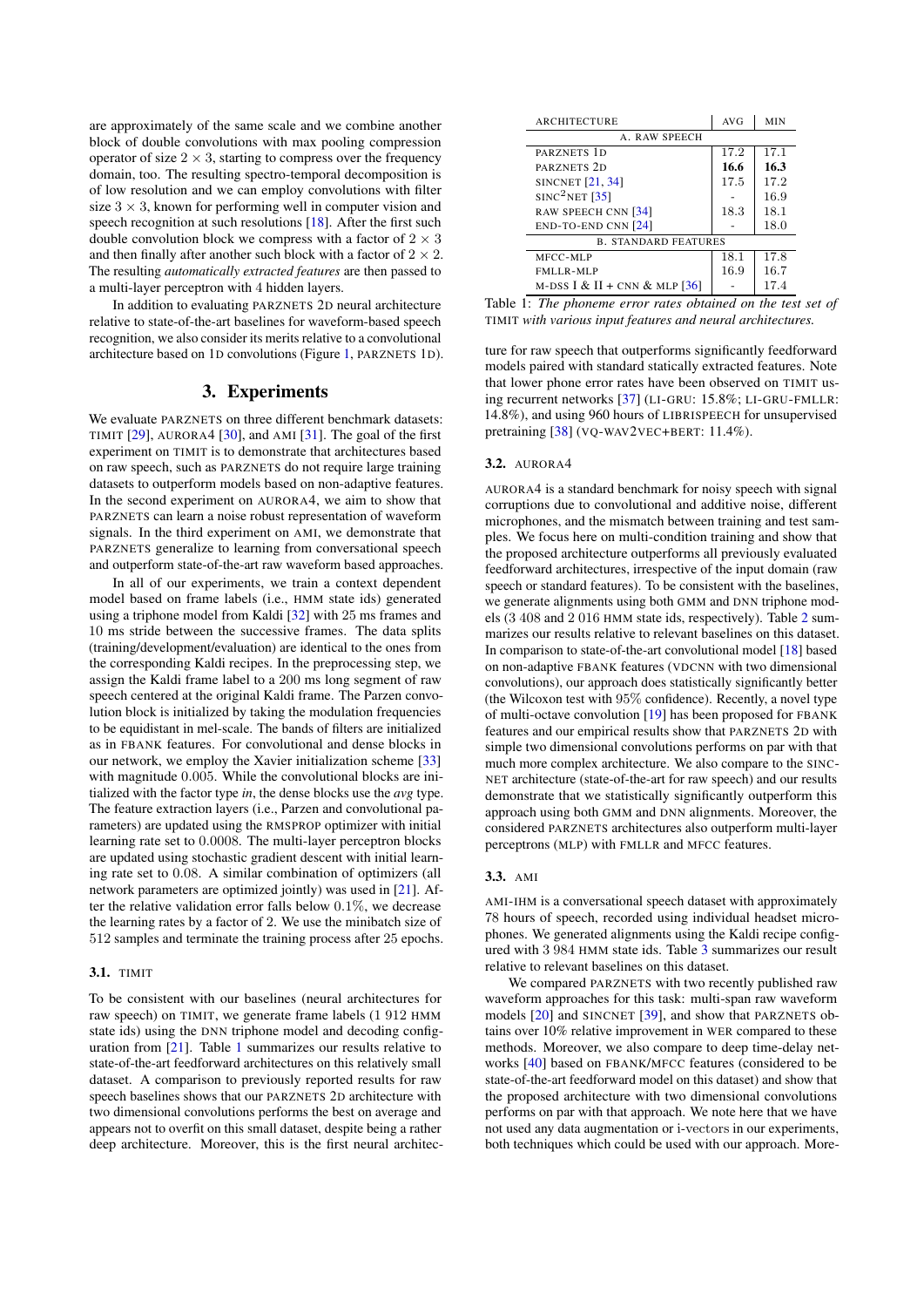<span id="page-3-0"></span>

|                 | <b>DNN ALIGNMENTS</b> |                        |                | <b>GMM ALIGNMENTS</b> |                        |                |                          |           |                |                    |
|-----------------|-----------------------|------------------------|----------------|-----------------------|------------------------|----------------|--------------------------|-----------|----------------|--------------------|
| <b>TEST SET</b> |                       | <b>RAW SPEECH</b>      |                |                       | <b>RAW SPEECH</b>      |                | <b>STANDARD FEATURES</b> |           |                |                    |
|                 | PARZNETS 1D           | PARZNETS <sub>2D</sub> | <b>SINCNET</b> | PARZNETS 1D           | PARZNETS <sub>2D</sub> | <b>SINCNET</b> | MFCC-MLP                 | FMLLR-MLP | VD10CNN2D [18] | $M-OCT$ CNN $[19]$ |
| A <sub>1</sub>  | 2.52                  | 2.32                   | 3.12           | 2.80                  | 3.01                   | 3.42           | 4.28                     | 3.34      | 3.27           | 2.32               |
| $B_{2-7}$       | 4.61                  | 4.38                   | 5.97           | 4.80                  | 4.74                   | 6.33           | 7.44                     | 6.27      | 5.61           | 4.73               |
| $c_8$           | 5.06                  | 4.30                   | 5.68           | 5.14                  | 4.99                   | 6.13           | 8.73                     | 5.74      | 5.32           | 4.24               |
| $D_{9-14}$      | 14.78                 | 12.73                  | 16.58          | 14.41                 | 13.15                  | 16.99          | 18.71                    | 16.04     | 13.52          | 13.57              |
| $AVG1 - 14$     | 8.85                  | 7.80                   | 10.29          | 8.80                  | 8.24                   | 10.68          | 12.14                    | 10.21     | 8.81           | 8.31               |

Table 2: *The word error rates (%) obtained on different test sets of* AURORA4 *with various input features and neural architectures.*

over, GPU memory limitations meant that our experiments were performed with a modest number of channels applied to the high dimensional raw waveform inputs (see Figure [1\)](#page-1-1) and we anticipate that the results could be further improved with increased number of parameters (i.e., CONV channels). Finally we note that our experiments were conducted using a cross entropy (CE) loss function. Experiments using a sequence discriminative approach (LF-MMI) indicate that the WERs could be further lowered – Povey et al [\[41\]](#page-4-40) indicated that using LF-MMI in place of CE can reduce the error rate by about 10% relative on this task, and more recently a regularised LF-MMI training with significant data augmentation (6x) resulted in a WER of 18.0% on this task [\[42\]](#page-4-41). Our future work will explore sequence discriminative training for PARZNETS.

<span id="page-3-1"></span>

| <b>ARCHITECTURE</b>         | <b>DEV</b> | EVAL. |  |  |  |  |
|-----------------------------|------------|-------|--|--|--|--|
| A. RAW SPEECH               |            |       |  |  |  |  |
| PARZNETS 1D                 | 25.5       | 26.6  |  |  |  |  |
| PARZNETS <sub>2D</sub>      | 24.9       | 26.0  |  |  |  |  |
| SINCNET <sup>[39]</sup>     | 28.0       | 30.2  |  |  |  |  |
| MULTI-SPAN-DNN [20]         | 27.2       | 29.3  |  |  |  |  |
| <b>B. STANDARD FEATURES</b> |            |       |  |  |  |  |
| FBANK-MLP [20]              | 28.3       | 31.1  |  |  |  |  |
| FMLLR-MLP                   | 26.0       | 27.1  |  |  |  |  |
| <b>TDNN</b> [40]            | 25.3       | 26.0  |  |  |  |  |

Table 3: *The word error rates obtained on dev and eval/test sets of* AMI-IHM *with various input features and neural architectures.*

### 4. Discussion

In previous work on raw waveform based speech recognition, it has been observed that such models can outperform nonadaptive feature extraction techniques in the multi-microphone setting [\[8,](#page-4-7) [10,](#page-4-9) [43\]](#page-4-42). Another common finding was that in the single microphone setting with more than 2 000 hours of training data, neural architectures with raw speech inputs are on par or sometimes even better than models based on FBANK, MFCC, or FMLLR features. To the best of our knowledge, there has not been a comprehensive empirical study showing that learning directly from the waveform domain can be more effective than learning with statically extracted features across different environments (small training datasets, noisy data, mismatch between train and test sets, spontaneous conversational speech).

In the majority of previously considered architectures there is typically a single convolutional layer with 1D convolutions, designed to emulate log filterbank magnitude features [\[8,](#page-4-7) [15\]](#page-4-14). Sainath et al. [\[10\]](#page-4-9) propose an architecture which takes raw waveform inputs and applies time-domain followed by frequencydomain one dimensional convolutions, designed to extract bandpass features from the waveform. The extracted features are then passed to a sequence of long short-term memory (LSTM) blocks that capture the sequential relations between the inputs. The architecture requires more than 2 000 hours of training data to match the performance of neural architectures with non-adaptive features. Similarly, Zhu et al. [\[44\]](#page-4-43) combine two convolutional layers with recurrent blocks in end-to-end training, requiring more than 2 400 hours of training data for state-of-the-art results. Ghahremani et al. [\[2\]](#page-4-1) proposed a feedforward architecture based on convolutional feature extraction layer, with the outputs of that block passed to a TDNN. The empirical evidence indicates that the approach is competitive with MFCC-based architectures on large datasets. The model has not been evaluated on noisy speech and it is unclear how well it generalizes on small datasets.

PARZNETS are based on parametric convolutions: perhaps the most prominent related work is the SINCNET architecture [\[21\]](#page-4-20), which is considered to be the state-of-the-art for raw waveform speech recognition at the moment. The architecture employs three 1D convolutional layers on top of a parametric convolution block. A related architecture is  $SINC<sup>2</sup>NET$  that links a parametric convolution block to an MLP [\[35\]](#page-4-34). Recently, complex-valued parametric filters have been used to initialize a complex non-parametric convolution block in a deep convolutional network for end-to-end speech recognition [\[24,](#page-4-23) [45,](#page-4-44) [46\]](#page-4-45). The architecture relies on 1D convolutions with a large number of channels and requires 1 000 epochs for convergence [\[24\]](#page-4-23). In comparison to [\[24\]](#page-4-23), we demonstrate that our 2D architecture generalizes better on the small TIMIT dataset. For our experiments, we have picked the SINCNET architecture (code available online) as a representative baseline from this class and showed that the proposed architectures outperform it across different datasets.

Recently, an approach based on concatenation of multiple convolutional blocks was proposed [\[20\]](#page-4-19), in which convolutional blocks capture different contexts in time and learn band-pass filters that are more expressive than classic Mel-filterbanks which operate on a single fixed context. The approach has been evaluated on both noisy and conversational speech. In our experiments, we have compared to this baseline and demonstrated statistically significant improvement on the AMI dataset.

## 5. Conclusion

We have proposed deep 2D convolutional networks – PARZNETS – for robust speech recognition in the waveform domain and demonstrated generalization across different settings. Our empirical results demonstrate that the PARZNETS 2D architecture consistently outperforms alternative feedforward models on both noisy and conversational speech. To the best of our knowledge, this is the first comprehensive empirical study showing that learning directly from the waveform domain can be more effective than learning using statically extracted band-pass features. A more elaborate analysis of the architecture in terms of selecting a good number of channels in convolutional layers has been hindered by the limited capacity of our GPU devices. However, even the network with modest number of channels across convolutional layers has managed to either outperform or match state-of-the-art feedforward models on the considered datasets.

Acknowledgements: This work was supported in part by EPSRC grant EP/R012067/1 (SPEECHWAVE). The authors would also like to thank Erfan Loweimi and Neethu Joy for constructive feedback and help with Kaldi alignments.